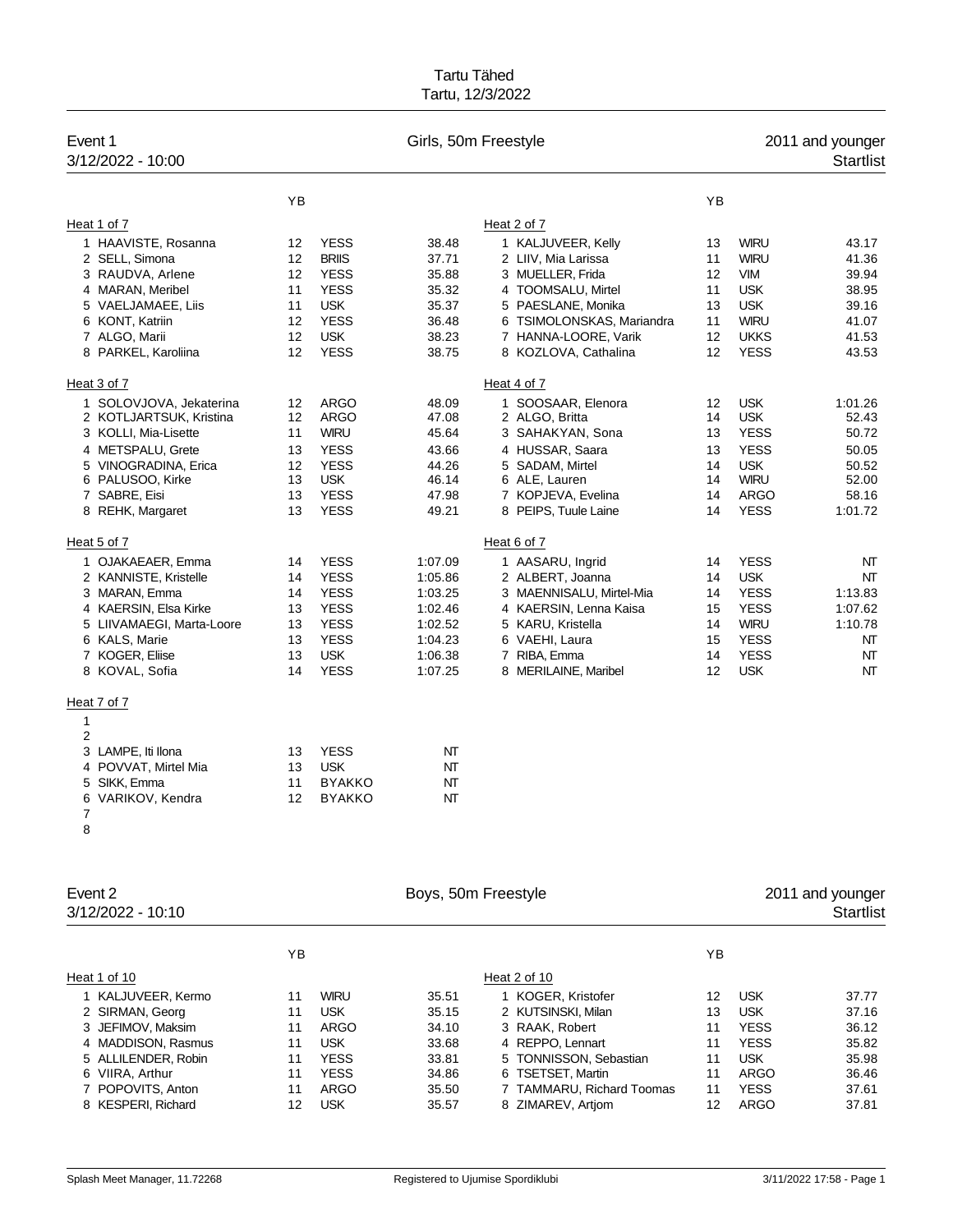# Event 2, Boys, 50m Freestyle

|    | Heat 3 of 10           |    |             |         |   | Heat 4 of 10           |    |               |         |
|----|------------------------|----|-------------|---------|---|------------------------|----|---------------|---------|
|    | 1 PIRNIPUU, Ron Einar  | 12 | <b>USK</b>  | 39.03   |   | 1 MAETAS, Maerten      | 12 | <b>YESS</b>   | 42.97   |
|    | 2 RAUDONEN, Stanislav  | 12 | <b>YESS</b> | 38.87   |   | 2 KOEMETS, Pavel       | 12 | <b>ARGO</b>   | 41.44   |
|    | 3 LEPIK, Johannes      | 11 | <b>YESS</b> | 38.08   |   | 3 KAVALD, Oskar        | 11 | <b>YESS</b>   | 40.85   |
|    | 4 REINSOO, Maru        | 12 | <b>YESS</b> | 37.90   |   | 4 PAERN, Mairold       | 11 | <b>YESS</b>   | 40.34   |
|    | 5 REHK, Marten         | 12 | <b>YESS</b> | 37.91   |   | 5 TIHHANOVSKI, Taras   | 12 | <b>YESS</b>   | 40.49   |
|    | 6 FILATOV, Sergei      | 11 | <b>YESS</b> | 38.82   |   | 6 RASTSJOSSOV, Daniil  | 12 | <b>ARGO</b>   | 40.90   |
|    | 7 TSUPIN, Marten Roven | 11 | <b>WIRU</b> | 38.92   |   | 7 MILJUKOV, Marten     | 12 | <b>YESS</b>   | 41.85   |
|    | 8 PASHENKOV, Matvei    | 14 | <b>YESS</b> | 40.28   |   | 8 BAUER, Daniel        | 12 | <b>ARGO</b>   | 43.14   |
|    | Heat 5 of 10           |    |             |         |   | Heat 6 of 10           |    |               |         |
| 1. | RUEMMEL, Remi          | 13 | <b>YESS</b> | 45.45   |   | 1 KALM, Simon          | 12 | <b>YESS</b>   | 49.11   |
|    | 2 KUUSEVAELI, Kevin    | 13 | <b>YESS</b> | 44.54   |   | 2 ISRAEL, Romet        | 14 | <b>UKKS</b>   | 48.08   |
|    | 3 SELL, Jarek          | 11 | <b>YESS</b> | 43.73   |   | 3 KANN, Johannes       | 13 | <b>YESS</b>   | 47.78   |
|    | 4 VELDEMANN, Daniel    | 11 | <b>YESS</b> | 43.21   |   | 4 HANG, Herbert        | 13 | <b>WIRU</b>   | 47.07   |
|    | 5 ABRAS, Paertel       | 11 | <b>USK</b>  | 43.37   |   | 5 OTTAS, Marten        | 13 | <b>USK</b>    | 47.14   |
|    | 6 TOOM, Marten         | 11 | <b>USK</b>  | 44.16   |   | 6 KLIIMAN, Karl Marten | 12 | <b>USK</b>    | 47.86   |
|    | 7 JOAKIT, Alvar        | 13 | <b>YESS</b> | 44.80   |   | 7 KULL, Aron           | 13 | <b>YESS</b>   | 48.26   |
|    | 8 KASEMETS, Karl       | 13 | <b>YESS</b> | 46.04   |   | 8 LIIV, Simon          | 14 | <b>WIRU</b>   | 49.62   |
|    | Heat 7 of 10           |    |             |         |   | Heat 8 of 10           |    |               |         |
|    | 1 LIPPING, Sander      | 13 | <b>YESS</b> | 53.70   |   | 1 MINENKO, Ares        | 13 | <b>YESS</b>   | 1:01.06 |
|    | 2 TAAL, Jakob Johannes | 12 | <b>YESS</b> | 52.74   |   | 2 TRUMM, Rasmus        | 13 | <b>YESS</b>   | 58.43   |
|    | 3 RAUDONEN, Alexander  | 14 | <b>YESS</b> | 51.79   |   | 3 KASEMETS, Georg      | 14 | <b>YESS</b>   | 57.88   |
|    | 4 PASSENKO, Leonid     | 13 | <b>ARGO</b> | 51.24   |   | 4 SUIT, Oliver         | 12 | <b>USK</b>    | 56.07   |
|    | 5 KUEPPER, Eduard      | 11 | <b>ARGO</b> | 51.62   |   | 5 VAARD, Tristjan      | 13 | <b>YESS</b>   | 57.33   |
|    | 6 KORSAKOV, Ilja       | 13 | <b>YESS</b> | 52.40   |   | 6 KAERKKAENEN, Kirill  | 13 | <b>USK</b>    | 57.98   |
|    | 7 PILLER, Teodor       | 13 | <b>YESS</b> | 52.76   |   | 7 VAELBE, Kris Andreas | 13 | <b>YESS</b>   | 1:00.28 |
|    | 8 ILVES, Fredi         | 13 | <b>YESS</b> | 54.49   |   | 8 VEERMETS, Maerten    | 13 | <b>USK</b>    | 1:02.64 |
|    | Heat 9 of 10           |    |             |         |   | Heat 10 of 10          |    |               |         |
|    | 1 TUVIKENE, Tristan    | 13 | <b>YESS</b> | 1:22.86 | 1 |                        |    |               |         |
|    | 2 SHTAIDA, Daniel      | 13 | <b>YESS</b> | 1:11.53 |   | 2 SILM, Axel           | 11 | <b>BYAKKO</b> | NT      |
|    | 3 TAMMISTE, Aleksander | 13 | <b>YESS</b> | 1:06.01 |   | 3 TIIDU, Kermo         | 11 | <b>BYAKKO</b> | NT      |
|    | 4 LIIVAMAEE, Karl      | 14 | <b>USK</b>  | 1:02.72 |   | 4 SELTS, Armin         | 11 | <b>BYAKKO</b> | NT      |
|    | 5 VERNER, Oleg         | 13 | <b>YESS</b> | 1:05.48 |   | 5 KOIKER, Paul Jakob   | 13 | <b>USK</b>    | NT      |
|    | 6 KULAK, Dominik       | 14 | <b>USK</b>  | 1:10.06 |   | 6 GURBA, Jakob         | 12 | <b>USK</b>    | NT      |
|    | 7 KASE, Kristen        | 13 | <b>YESS</b> | 1:20.63 | 7 | ZINTSENKO, Miron       | 13 | <b>ARGO</b>   | NT      |
|    | 8 PETTAI, Kennet       | 13 | <b>USK</b>  | NT      | 8 |                        |    |               |         |

| Event 3<br>3/12/2022 - 10:30 |    |             | Girls, 100m Freestyle |                    | 2011 and younger<br><b>Startlist</b> |               |    |
|------------------------------|----|-------------|-----------------------|--------------------|--------------------------------------|---------------|----|
|                              | YΒ |             |                       |                    | ΥB                                   |               |    |
| Heat 1 of 2                  |    |             |                       | Heat 2 of 2        |                                      |               |    |
| 1 PALUSOO, Kirke             | 13 | <b>USK</b>  | 1:58.73               |                    |                                      |               |    |
| 2 METSPALU, Grete            | 13 | <b>YESS</b> | 1:37.75               | 2                  |                                      |               |    |
| 3 KONOSEVA, Nicole           | 11 | ARGO        | 1:30.87               | 3 KUMM, Annegrete  | 11                                   | <b>BYAKKO</b> | NT |
| 4 KILK, Lisanna              | 11 | <b>YESS</b> | 1.17.14               | 4 KOGER, Eliise    | 13                                   | <b>USK</b>    | NΤ |
| 5 TSAERO, Laura              | 13 | <b>USK</b>  | 1.29.73               | 5 LAMPE. Iti Ilona | 13                                   | <b>YESS</b>   | NT |
| 6 SAAL, Saskia               | 12 | <b>YESS</b> | 1:36.00               | 6                  |                                      |               |    |
| 7 VINOGRADINA, Erica         | 12 | <b>YESS</b> | 1:43.15               | 7                  |                                      |               |    |
| 8 SADAM, Mirtel              | 14 | <b>USK</b>  | NΤ                    | 8                  |                                      |               |    |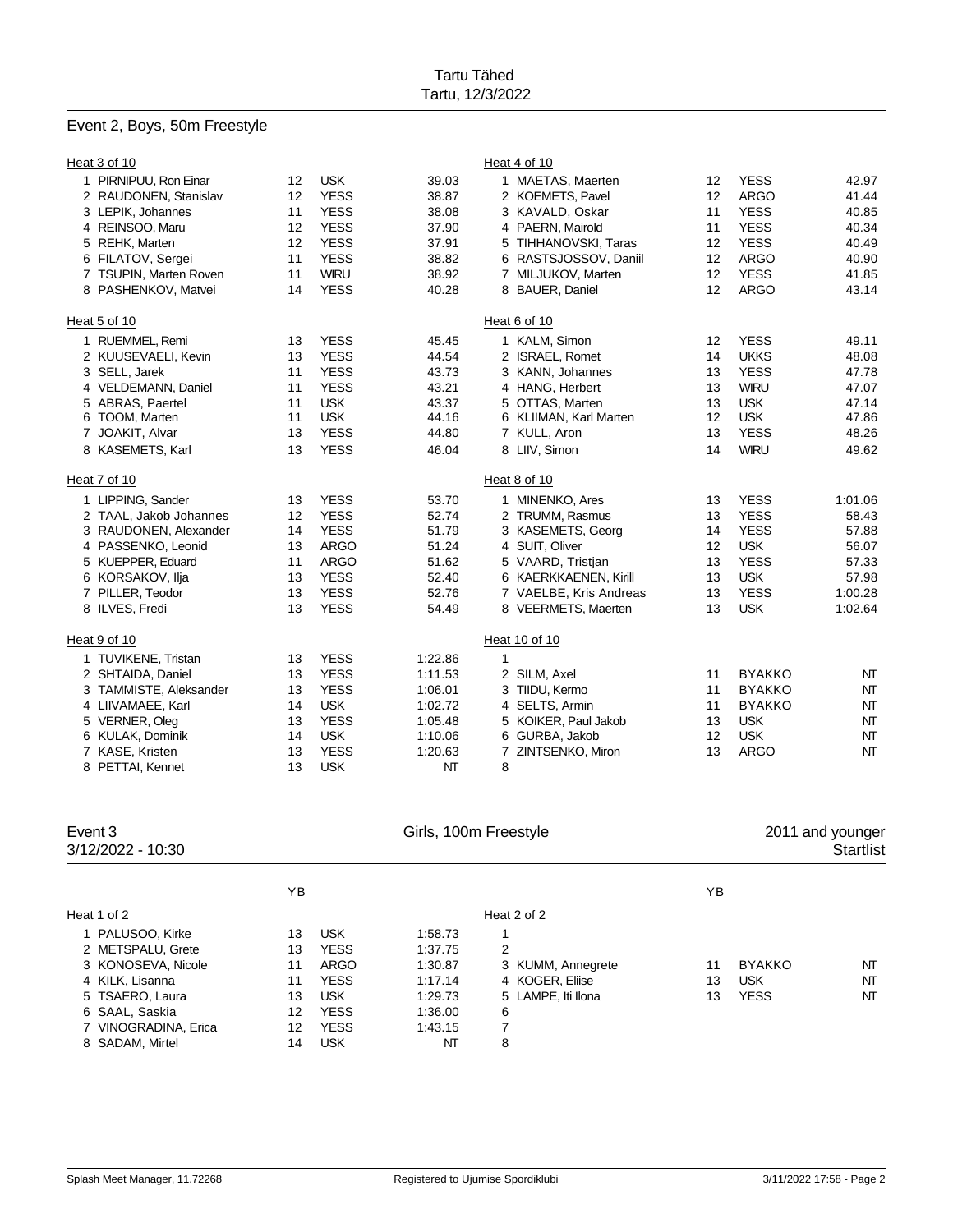| Event 4<br>3/12/2022 - 10:35 |    |             | Boys, 100m Freestyle |                        | 2011 and younger<br><b>Startlist</b> |             |         |
|------------------------------|----|-------------|----------------------|------------------------|--------------------------------------|-------------|---------|
|                              | YB |             |                      |                        | YB                                   |             |         |
| Heat 1 of 4                  |    |             |                      | Heat 2 of 4            |                                      |             |         |
| 1 MAEESEPP, Maru             | 11 | <b>YESS</b> | 1:26.70              | 1 ABRAS, Paertel       | 11                                   | <b>USK</b>  | 1:44.21 |
| 2 TONNISSON, Sebastian       | 11 | <b>USK</b>  | 1:24.03              | 2 TOOM, Marten         | 11                                   | <b>USK</b>  | 1:41.41 |
| 3 KESPERI, Richard           | 12 | <b>USK</b>  | 1:20.10              | 3 SAAL, Konrad         | 11                                   | <b>YESS</b> | 1:37.16 |
| 4 MADDISON, Rasmus           | 11 | <b>USK</b>  | 1:17.32              | 4 REHK, Marten         | 12                                   | <b>YESS</b> | 1:31.26 |
| 5 ALLILENDER, Robin          | 11 | <b>YESS</b> | 1:18.49              | 5 LEPIK, Johannes      | 11                                   | <b>YESS</b> | 1:32.85 |
| VIIRA, Arthur<br>6           | 11 | <b>YESS</b> | 1:23.42              | 6 PAERN, Mairold       | 11                                   | <b>YESS</b> | 1:40.21 |
| 7 RAAK, Robert               | 11 | <b>YESS</b> | 1:26.22              | 7 VELDEMANN, Daniel    | 11                                   | <b>YESS</b> | 1:43.08 |
| 8 KUTSINSKI, Milan           | 13 | <b>USK</b>  | 1:30.87              | 8 KLIIMAN, Karl Marten | 12                                   | <b>USK</b>  | 1:45.61 |
| Heat 3 of 4                  |    |             |                      | Heat 4 of 4            |                                      |             |         |
| 1 KAERKKAENEN, Kirill        | 13 | <b>USK</b>  | NT                   | 1                      |                                      |             |         |
| 2 GURBA, Jakob               | 12 | <b>USK</b>  | NT                   | $\overline{2}$         |                                      |             |         |
| 3 RASTSJOSSOV, Daniil        | 12 | <b>ARGO</b> | NT                   | 3 OTTAS, Marten        | 13                                   | <b>USK</b>  | NT      |
| 4 SUIT, Oliver               | 12 | <b>USK</b>  | 2:29.89              | 4 ROSI, Kaarel         | 12                                   | <b>YESS</b> | NT      |
| 5 VEERMETS, Maerten          | 13 | <b>USK</b>  | NT                   | 5 JOAKIT, Alvar        | 13                                   | <b>YESS</b> | NT      |
| 6 SELL, Jarek                | 11 | <b>YESS</b> | NT                   | 6 KASEMETS, Karl       | 13                                   | <b>YESS</b> | NT      |
| 7 KASEMETS, Georg            | 14 | <b>YESS</b> | NT                   | 7                      |                                      |             |         |
| 8 KOIKER, Paul Jakob         | 13 | <b>USK</b>  | NT                   | 8                      |                                      |             |         |

10:45 Medal ceremony No. 1. Girls, 50m Freestyle 10:45 Medal ceremony No. 2. Boys, 50m Freestyle

10:50 Medal ceremony No. 3. Girls, 100m Freestyle

10:50 Medal ceremony No. 4. Boys, 100m Freestyle

| Event 5<br>3/12/2022 - 10:55                                              |                      |                                                        | Girls, 50m Butterfly             | 2011 and younger<br><b>Startlist</b> |          |                            |          |
|---------------------------------------------------------------------------|----------------------|--------------------------------------------------------|----------------------------------|--------------------------------------|----------|----------------------------|----------|
|                                                                           | ΥB                   |                                                        |                                  |                                      | ΥB       |                            |          |
| Heat 1 of 2                                                               |                      |                                                        |                                  | Heat 2 of 2                          |          |                            |          |
| 1 TOOMSALU, Mirtel<br>2 SAHAKYAN, Nare                                    | 11<br>11             | <b>USK</b><br><b>YESS</b>                              | 46.57<br>45.08                   | 2                                    |          |                            |          |
| 3 MUELLER, Frida<br>4 VAELJAMAEE, Liis                                    | 12<br>11             | VIM<br><b>USK</b>                                      | 43.61<br>41.81                   | 3 MARAN, Emma<br>4 KONT, Katriin     | 14<br>12 | <b>YESS</b><br><b>YESS</b> | NT<br>NT |
| 5 PAESLANE, Monika<br>6 RAUDVA, Arlene<br>7 ALL, Annabel<br>8 ALGO, Marii | 13<br>12<br>11<br>12 | <b>USK</b><br><b>YESS</b><br><b>YESS</b><br><b>USK</b> | 43.15<br>44.75<br>45.08<br>48.35 | 5 KAERSIN, Elsa Kirke<br>6<br>7<br>8 | 13       | <b>YESS</b>                | NT       |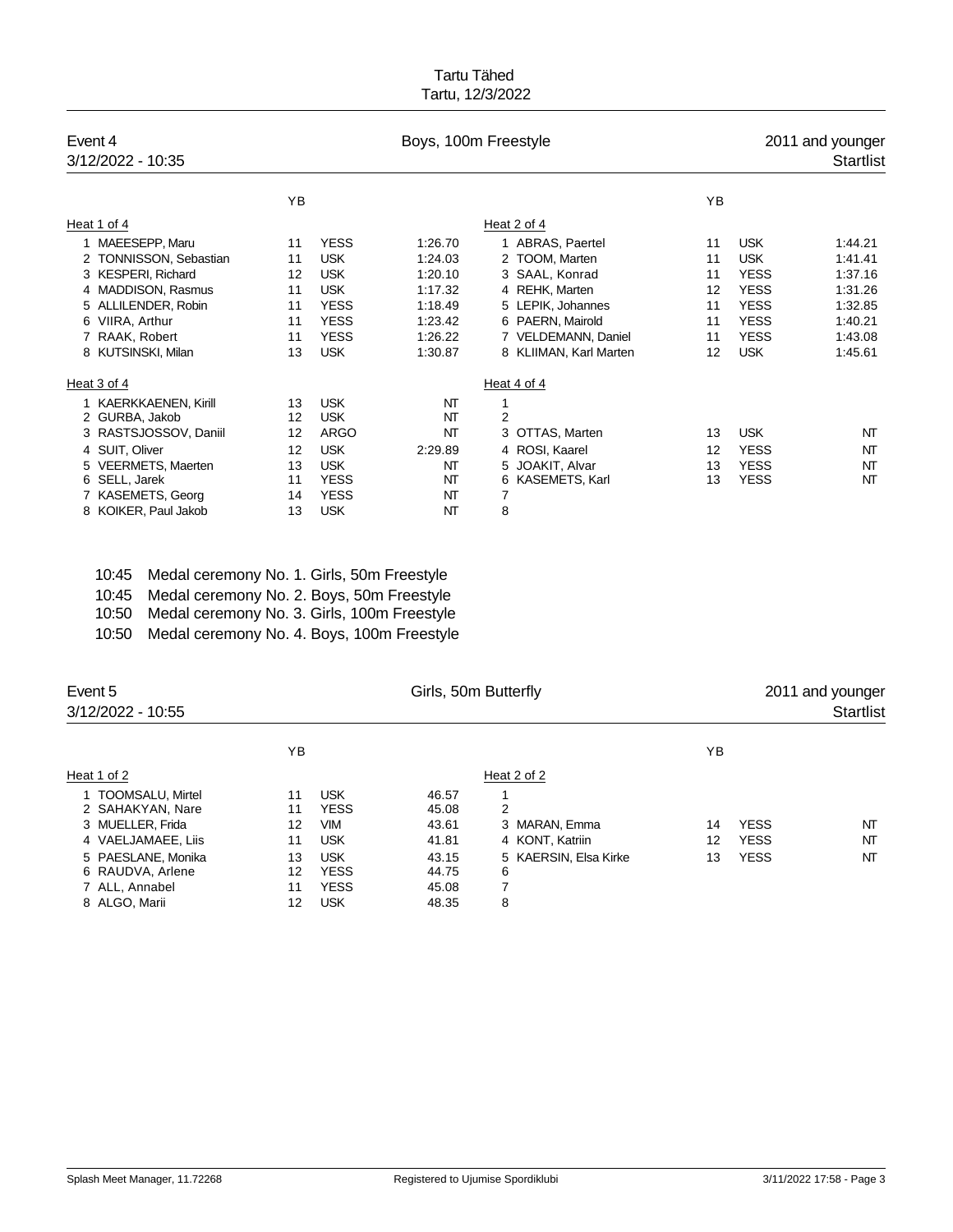| YB<br>YB<br>Heat 1 of 2<br>Heat 2 of 2<br><b>USK</b><br>1 KAVALD, Oskar<br><b>YESS</b><br>NΤ<br>1 KOGER, Kristofer<br>12<br>50.40<br>11<br>12<br><b>ARGO</b><br><b>YESS</b><br>NΤ<br>2 ZIMAREV, Artjom<br>44.59<br>2 VELDEMANN, Daniel<br>11<br><b>YESS</b><br>NΤ<br>3 ARUSOO, Mattias<br>11<br><b>VIM</b><br>43.28<br>3 MILJUKOV, Marten<br>12<br><b>ARGO</b><br>4 KUUSEVAELI, Kevin<br>13<br><b>YESS</b><br>1:13.22<br>4 JEFIMOV, Maksim<br>11<br>39.02<br><b>USK</b><br><b>YESS</b><br>NΤ<br>5 SIRMAN, Georg<br>11<br>41.37<br>5 KULL, Aron<br>13<br><b>YESS</b><br>NΤ<br>6 TSETSET, Martin<br>11<br>ARGO<br>44.51<br>6 ILVES, Fredi<br>13<br><b>YESS</b><br><b>YESS</b><br>14<br>7 TIHHANOVSKI, Taras<br>$12 \overline{ }$<br>NT<br>7 PASHENKOV, Matvei<br>48.02<br><b>YESS</b><br>12<br><b>USK</b><br>8 KANN, Johannes<br>13<br>NT<br>8 PIRNIPUU, Ron Einar<br>50.62<br>Event 7<br>Girls, 50m Backstroke<br>2011 and younger<br>3/12/2022 - 11:00<br><b>Startlist</b><br>YB<br>YB<br>Heat 1 of 6<br>Heat 2 of 6<br><b>WIRU</b><br>45.80<br>1 KALJUVEER, Kelly<br><b>WIRU</b><br>1 LIIV, Mia Larissa<br>11<br>13<br>54.05<br>2 SELL, Simona<br>12<br><b>BRIIS</b><br><b>ARGO</b><br>43.61<br>2 SOLOVJOVA, Jekaterina<br>12<br>53.27<br><b>YESS</b><br><b>WIRU</b><br>3 PARKEL, Karoliina<br>12<br>42.07<br>3 KOLLI, Mia-Lisette<br>11<br>49.56<br>4 PAIDRE, Sofia<br><b>BRIIS</b><br>38.96<br>4 HAAVISTE, Rosanna<br>12<br><b>YESS</b><br>11<br>46.93<br><b>YESS</b><br>39.79<br>5 METSPALU, Grete<br><b>YESS</b><br>5 RAUDVA, Arlene<br>12<br>13<br>47.99<br>6 MARAN, Meribel<br><b>YESS</b><br><b>WIRU</b><br>11<br>42.47<br>6 TSIMOLONSKAS, Mariandra<br>11<br>51.53<br><b>USK</b><br>7 TSAERO, Laura<br>44.44<br>7 KOTLJARTSUK, Kristina<br>12<br><b>ARGO</b><br>53.38<br>13<br>8 KONOSEVA, Nicole<br><b>ARGO</b><br>46.70<br>8 PALUSOO, Kirke<br><b>USK</b><br>54.70<br>11<br>13<br>Heat 3 of 6<br>Heat 4 of 6<br>1 SOOSAAR, Elenora<br><b>USK</b><br>1:06.33<br>1 KOVAL, Sofia<br><b>YESS</b><br>1:16.28<br>12<br>14<br><b>WIRU</b><br><b>YESS</b><br>2 ALE, Lauren<br>14<br>1:01.95<br>2 KAERSIN, Elsa Kirke<br>13<br>1:13.74<br><b>YESS</b><br><b>YESS</b><br>56.62<br>1:11.77<br>3 REHK, Margaret<br>13<br>3 MAENNISALU, Mirtel-Mia<br>14<br><b>YESS</b><br><b>YESS</b><br>4 VINOGRADINA, Erica<br>54.70<br>4 MARAN, Emma<br>1:06.60<br>12<br>14<br><b>YESS</b><br><b>YESS</b><br>5 SABRE, Eisi<br>13<br>54.81<br>5 LIIVAMAEGI, Marta-Loore<br>1:07.20<br>13<br><b>USK</b><br>6 ALGO, Britta<br>57.69<br>6 RIBA, Emma<br><b>YESS</b><br>1:13.46<br>14<br>14<br>7 KALS, Marie<br><b>YESS</b><br>1:03.76<br>7 PEIPS, Tuule Laine<br><b>YESS</b><br>13<br>14<br>1:14.26<br><b>USK</b><br><b>YESS</b><br>8 KOGER, Eliise<br>13<br>1:06.34<br>8 KAERSIN, Lenna Kaisa<br>15<br>1:19.90<br>Heat 5 of 6<br>Heat 6 of 6<br>1 KOPJEVA, Evelina<br><b>ARGO</b><br>NT<br>$\mathbf{1}$<br>14<br>2<br><b>BYAKKO</b><br>NT<br>2 KUMM, Annegrete<br>11<br>3 HANNA-LOORE, Varik<br><b>UKKS</b><br>NΤ<br>3 SADAM, Mirtel<br><b>USK</b><br>12<br>14<br>NΤ<br>4 VAEHI, Laura<br><b>YESS</b><br>4 KARU, Kristella<br><b>WIRU</b><br>NT<br>15<br>NT<br>14<br><b>YESS</b><br>5 LAMPE, Iti Ilona<br><b>YESS</b><br>5 KANNISTE, Kristelle<br>NΤ<br>NΤ<br>14<br>13<br>6 SIKK, Emma<br><b>BYAKKO</b><br>NΤ<br>6 VARIKOV, Kendra<br><b>BYAKKO</b><br>NT<br>11<br>12<br>7 MERILAINE, Maribel<br><b>USK</b><br>12<br>NΤ<br>7<br>8 POVVAT, Mirtel Mia<br><b>USK</b><br>8<br>13<br>NΤ | Event 6<br>3/12/2022 - 10:55 |  | Boys, 50m Butterfly |  | 2011 and younger<br><b>Startlist</b> |
|--------------------------------------------------------------------------------------------------------------------------------------------------------------------------------------------------------------------------------------------------------------------------------------------------------------------------------------------------------------------------------------------------------------------------------------------------------------------------------------------------------------------------------------------------------------------------------------------------------------------------------------------------------------------------------------------------------------------------------------------------------------------------------------------------------------------------------------------------------------------------------------------------------------------------------------------------------------------------------------------------------------------------------------------------------------------------------------------------------------------------------------------------------------------------------------------------------------------------------------------------------------------------------------------------------------------------------------------------------------------------------------------------------------------------------------------------------------------------------------------------------------------------------------------------------------------------------------------------------------------------------------------------------------------------------------------------------------------------------------------------------------------------------------------------------------------------------------------------------------------------------------------------------------------------------------------------------------------------------------------------------------------------------------------------------------------------------------------------------------------------------------------------------------------------------------------------------------------------------------------------------------------------------------------------------------------------------------------------------------------------------------------------------------------------------------------------------------------------------------------------------------------------------------------------------------------------------------------------------------------------------------------------------------------------------------------------------------------------------------------------------------------------------------------------------------------------------------------------------------------------------------------------------------------------------------------------------------------------------------------------------------------------------------------------------------------------------------------------------------------------------------------------------------------------------------------------------------------------------------------------------------------------------------------------------------------------------------------------------------------------------------------------------------------------------------------------------------------|------------------------------|--|---------------------|--|--------------------------------------|
|                                                                                                                                                                                                                                                                                                                                                                                                                                                                                                                                                                                                                                                                                                                                                                                                                                                                                                                                                                                                                                                                                                                                                                                                                                                                                                                                                                                                                                                                                                                                                                                                                                                                                                                                                                                                                                                                                                                                                                                                                                                                                                                                                                                                                                                                                                                                                                                                                                                                                                                                                                                                                                                                                                                                                                                                                                                                                                                                                                                                                                                                                                                                                                                                                                                                                                                                                                                                                                                                    |                              |  |                     |  |                                      |
|                                                                                                                                                                                                                                                                                                                                                                                                                                                                                                                                                                                                                                                                                                                                                                                                                                                                                                                                                                                                                                                                                                                                                                                                                                                                                                                                                                                                                                                                                                                                                                                                                                                                                                                                                                                                                                                                                                                                                                                                                                                                                                                                                                                                                                                                                                                                                                                                                                                                                                                                                                                                                                                                                                                                                                                                                                                                                                                                                                                                                                                                                                                                                                                                                                                                                                                                                                                                                                                                    |                              |  |                     |  |                                      |
|                                                                                                                                                                                                                                                                                                                                                                                                                                                                                                                                                                                                                                                                                                                                                                                                                                                                                                                                                                                                                                                                                                                                                                                                                                                                                                                                                                                                                                                                                                                                                                                                                                                                                                                                                                                                                                                                                                                                                                                                                                                                                                                                                                                                                                                                                                                                                                                                                                                                                                                                                                                                                                                                                                                                                                                                                                                                                                                                                                                                                                                                                                                                                                                                                                                                                                                                                                                                                                                                    |                              |  |                     |  |                                      |
|                                                                                                                                                                                                                                                                                                                                                                                                                                                                                                                                                                                                                                                                                                                                                                                                                                                                                                                                                                                                                                                                                                                                                                                                                                                                                                                                                                                                                                                                                                                                                                                                                                                                                                                                                                                                                                                                                                                                                                                                                                                                                                                                                                                                                                                                                                                                                                                                                                                                                                                                                                                                                                                                                                                                                                                                                                                                                                                                                                                                                                                                                                                                                                                                                                                                                                                                                                                                                                                                    |                              |  |                     |  |                                      |
|                                                                                                                                                                                                                                                                                                                                                                                                                                                                                                                                                                                                                                                                                                                                                                                                                                                                                                                                                                                                                                                                                                                                                                                                                                                                                                                                                                                                                                                                                                                                                                                                                                                                                                                                                                                                                                                                                                                                                                                                                                                                                                                                                                                                                                                                                                                                                                                                                                                                                                                                                                                                                                                                                                                                                                                                                                                                                                                                                                                                                                                                                                                                                                                                                                                                                                                                                                                                                                                                    |                              |  |                     |  |                                      |
|                                                                                                                                                                                                                                                                                                                                                                                                                                                                                                                                                                                                                                                                                                                                                                                                                                                                                                                                                                                                                                                                                                                                                                                                                                                                                                                                                                                                                                                                                                                                                                                                                                                                                                                                                                                                                                                                                                                                                                                                                                                                                                                                                                                                                                                                                                                                                                                                                                                                                                                                                                                                                                                                                                                                                                                                                                                                                                                                                                                                                                                                                                                                                                                                                                                                                                                                                                                                                                                                    |                              |  |                     |  |                                      |
|                                                                                                                                                                                                                                                                                                                                                                                                                                                                                                                                                                                                                                                                                                                                                                                                                                                                                                                                                                                                                                                                                                                                                                                                                                                                                                                                                                                                                                                                                                                                                                                                                                                                                                                                                                                                                                                                                                                                                                                                                                                                                                                                                                                                                                                                                                                                                                                                                                                                                                                                                                                                                                                                                                                                                                                                                                                                                                                                                                                                                                                                                                                                                                                                                                                                                                                                                                                                                                                                    |                              |  |                     |  |                                      |
|                                                                                                                                                                                                                                                                                                                                                                                                                                                                                                                                                                                                                                                                                                                                                                                                                                                                                                                                                                                                                                                                                                                                                                                                                                                                                                                                                                                                                                                                                                                                                                                                                                                                                                                                                                                                                                                                                                                                                                                                                                                                                                                                                                                                                                                                                                                                                                                                                                                                                                                                                                                                                                                                                                                                                                                                                                                                                                                                                                                                                                                                                                                                                                                                                                                                                                                                                                                                                                                                    |                              |  |                     |  |                                      |
|                                                                                                                                                                                                                                                                                                                                                                                                                                                                                                                                                                                                                                                                                                                                                                                                                                                                                                                                                                                                                                                                                                                                                                                                                                                                                                                                                                                                                                                                                                                                                                                                                                                                                                                                                                                                                                                                                                                                                                                                                                                                                                                                                                                                                                                                                                                                                                                                                                                                                                                                                                                                                                                                                                                                                                                                                                                                                                                                                                                                                                                                                                                                                                                                                                                                                                                                                                                                                                                                    |                              |  |                     |  |                                      |
|                                                                                                                                                                                                                                                                                                                                                                                                                                                                                                                                                                                                                                                                                                                                                                                                                                                                                                                                                                                                                                                                                                                                                                                                                                                                                                                                                                                                                                                                                                                                                                                                                                                                                                                                                                                                                                                                                                                                                                                                                                                                                                                                                                                                                                                                                                                                                                                                                                                                                                                                                                                                                                                                                                                                                                                                                                                                                                                                                                                                                                                                                                                                                                                                                                                                                                                                                                                                                                                                    |                              |  |                     |  |                                      |
|                                                                                                                                                                                                                                                                                                                                                                                                                                                                                                                                                                                                                                                                                                                                                                                                                                                                                                                                                                                                                                                                                                                                                                                                                                                                                                                                                                                                                                                                                                                                                                                                                                                                                                                                                                                                                                                                                                                                                                                                                                                                                                                                                                                                                                                                                                                                                                                                                                                                                                                                                                                                                                                                                                                                                                                                                                                                                                                                                                                                                                                                                                                                                                                                                                                                                                                                                                                                                                                                    |                              |  |                     |  |                                      |
|                                                                                                                                                                                                                                                                                                                                                                                                                                                                                                                                                                                                                                                                                                                                                                                                                                                                                                                                                                                                                                                                                                                                                                                                                                                                                                                                                                                                                                                                                                                                                                                                                                                                                                                                                                                                                                                                                                                                                                                                                                                                                                                                                                                                                                                                                                                                                                                                                                                                                                                                                                                                                                                                                                                                                                                                                                                                                                                                                                                                                                                                                                                                                                                                                                                                                                                                                                                                                                                                    |                              |  |                     |  |                                      |
|                                                                                                                                                                                                                                                                                                                                                                                                                                                                                                                                                                                                                                                                                                                                                                                                                                                                                                                                                                                                                                                                                                                                                                                                                                                                                                                                                                                                                                                                                                                                                                                                                                                                                                                                                                                                                                                                                                                                                                                                                                                                                                                                                                                                                                                                                                                                                                                                                                                                                                                                                                                                                                                                                                                                                                                                                                                                                                                                                                                                                                                                                                                                                                                                                                                                                                                                                                                                                                                                    |                              |  |                     |  |                                      |
|                                                                                                                                                                                                                                                                                                                                                                                                                                                                                                                                                                                                                                                                                                                                                                                                                                                                                                                                                                                                                                                                                                                                                                                                                                                                                                                                                                                                                                                                                                                                                                                                                                                                                                                                                                                                                                                                                                                                                                                                                                                                                                                                                                                                                                                                                                                                                                                                                                                                                                                                                                                                                                                                                                                                                                                                                                                                                                                                                                                                                                                                                                                                                                                                                                                                                                                                                                                                                                                                    |                              |  |                     |  |                                      |
|                                                                                                                                                                                                                                                                                                                                                                                                                                                                                                                                                                                                                                                                                                                                                                                                                                                                                                                                                                                                                                                                                                                                                                                                                                                                                                                                                                                                                                                                                                                                                                                                                                                                                                                                                                                                                                                                                                                                                                                                                                                                                                                                                                                                                                                                                                                                                                                                                                                                                                                                                                                                                                                                                                                                                                                                                                                                                                                                                                                                                                                                                                                                                                                                                                                                                                                                                                                                                                                                    |                              |  |                     |  |                                      |
|                                                                                                                                                                                                                                                                                                                                                                                                                                                                                                                                                                                                                                                                                                                                                                                                                                                                                                                                                                                                                                                                                                                                                                                                                                                                                                                                                                                                                                                                                                                                                                                                                                                                                                                                                                                                                                                                                                                                                                                                                                                                                                                                                                                                                                                                                                                                                                                                                                                                                                                                                                                                                                                                                                                                                                                                                                                                                                                                                                                                                                                                                                                                                                                                                                                                                                                                                                                                                                                                    |                              |  |                     |  |                                      |
|                                                                                                                                                                                                                                                                                                                                                                                                                                                                                                                                                                                                                                                                                                                                                                                                                                                                                                                                                                                                                                                                                                                                                                                                                                                                                                                                                                                                                                                                                                                                                                                                                                                                                                                                                                                                                                                                                                                                                                                                                                                                                                                                                                                                                                                                                                                                                                                                                                                                                                                                                                                                                                                                                                                                                                                                                                                                                                                                                                                                                                                                                                                                                                                                                                                                                                                                                                                                                                                                    |                              |  |                     |  |                                      |
|                                                                                                                                                                                                                                                                                                                                                                                                                                                                                                                                                                                                                                                                                                                                                                                                                                                                                                                                                                                                                                                                                                                                                                                                                                                                                                                                                                                                                                                                                                                                                                                                                                                                                                                                                                                                                                                                                                                                                                                                                                                                                                                                                                                                                                                                                                                                                                                                                                                                                                                                                                                                                                                                                                                                                                                                                                                                                                                                                                                                                                                                                                                                                                                                                                                                                                                                                                                                                                                                    |                              |  |                     |  |                                      |
|                                                                                                                                                                                                                                                                                                                                                                                                                                                                                                                                                                                                                                                                                                                                                                                                                                                                                                                                                                                                                                                                                                                                                                                                                                                                                                                                                                                                                                                                                                                                                                                                                                                                                                                                                                                                                                                                                                                                                                                                                                                                                                                                                                                                                                                                                                                                                                                                                                                                                                                                                                                                                                                                                                                                                                                                                                                                                                                                                                                                                                                                                                                                                                                                                                                                                                                                                                                                                                                                    |                              |  |                     |  |                                      |
|                                                                                                                                                                                                                                                                                                                                                                                                                                                                                                                                                                                                                                                                                                                                                                                                                                                                                                                                                                                                                                                                                                                                                                                                                                                                                                                                                                                                                                                                                                                                                                                                                                                                                                                                                                                                                                                                                                                                                                                                                                                                                                                                                                                                                                                                                                                                                                                                                                                                                                                                                                                                                                                                                                                                                                                                                                                                                                                                                                                                                                                                                                                                                                                                                                                                                                                                                                                                                                                                    |                              |  |                     |  |                                      |
|                                                                                                                                                                                                                                                                                                                                                                                                                                                                                                                                                                                                                                                                                                                                                                                                                                                                                                                                                                                                                                                                                                                                                                                                                                                                                                                                                                                                                                                                                                                                                                                                                                                                                                                                                                                                                                                                                                                                                                                                                                                                                                                                                                                                                                                                                                                                                                                                                                                                                                                                                                                                                                                                                                                                                                                                                                                                                                                                                                                                                                                                                                                                                                                                                                                                                                                                                                                                                                                                    |                              |  |                     |  |                                      |
|                                                                                                                                                                                                                                                                                                                                                                                                                                                                                                                                                                                                                                                                                                                                                                                                                                                                                                                                                                                                                                                                                                                                                                                                                                                                                                                                                                                                                                                                                                                                                                                                                                                                                                                                                                                                                                                                                                                                                                                                                                                                                                                                                                                                                                                                                                                                                                                                                                                                                                                                                                                                                                                                                                                                                                                                                                                                                                                                                                                                                                                                                                                                                                                                                                                                                                                                                                                                                                                                    |                              |  |                     |  |                                      |
|                                                                                                                                                                                                                                                                                                                                                                                                                                                                                                                                                                                                                                                                                                                                                                                                                                                                                                                                                                                                                                                                                                                                                                                                                                                                                                                                                                                                                                                                                                                                                                                                                                                                                                                                                                                                                                                                                                                                                                                                                                                                                                                                                                                                                                                                                                                                                                                                                                                                                                                                                                                                                                                                                                                                                                                                                                                                                                                                                                                                                                                                                                                                                                                                                                                                                                                                                                                                                                                                    |                              |  |                     |  |                                      |
|                                                                                                                                                                                                                                                                                                                                                                                                                                                                                                                                                                                                                                                                                                                                                                                                                                                                                                                                                                                                                                                                                                                                                                                                                                                                                                                                                                                                                                                                                                                                                                                                                                                                                                                                                                                                                                                                                                                                                                                                                                                                                                                                                                                                                                                                                                                                                                                                                                                                                                                                                                                                                                                                                                                                                                                                                                                                                                                                                                                                                                                                                                                                                                                                                                                                                                                                                                                                                                                                    |                              |  |                     |  |                                      |
|                                                                                                                                                                                                                                                                                                                                                                                                                                                                                                                                                                                                                                                                                                                                                                                                                                                                                                                                                                                                                                                                                                                                                                                                                                                                                                                                                                                                                                                                                                                                                                                                                                                                                                                                                                                                                                                                                                                                                                                                                                                                                                                                                                                                                                                                                                                                                                                                                                                                                                                                                                                                                                                                                                                                                                                                                                                                                                                                                                                                                                                                                                                                                                                                                                                                                                                                                                                                                                                                    |                              |  |                     |  |                                      |
|                                                                                                                                                                                                                                                                                                                                                                                                                                                                                                                                                                                                                                                                                                                                                                                                                                                                                                                                                                                                                                                                                                                                                                                                                                                                                                                                                                                                                                                                                                                                                                                                                                                                                                                                                                                                                                                                                                                                                                                                                                                                                                                                                                                                                                                                                                                                                                                                                                                                                                                                                                                                                                                                                                                                                                                                                                                                                                                                                                                                                                                                                                                                                                                                                                                                                                                                                                                                                                                                    |                              |  |                     |  |                                      |
|                                                                                                                                                                                                                                                                                                                                                                                                                                                                                                                                                                                                                                                                                                                                                                                                                                                                                                                                                                                                                                                                                                                                                                                                                                                                                                                                                                                                                                                                                                                                                                                                                                                                                                                                                                                                                                                                                                                                                                                                                                                                                                                                                                                                                                                                                                                                                                                                                                                                                                                                                                                                                                                                                                                                                                                                                                                                                                                                                                                                                                                                                                                                                                                                                                                                                                                                                                                                                                                                    |                              |  |                     |  |                                      |
|                                                                                                                                                                                                                                                                                                                                                                                                                                                                                                                                                                                                                                                                                                                                                                                                                                                                                                                                                                                                                                                                                                                                                                                                                                                                                                                                                                                                                                                                                                                                                                                                                                                                                                                                                                                                                                                                                                                                                                                                                                                                                                                                                                                                                                                                                                                                                                                                                                                                                                                                                                                                                                                                                                                                                                                                                                                                                                                                                                                                                                                                                                                                                                                                                                                                                                                                                                                                                                                                    |                              |  |                     |  |                                      |
|                                                                                                                                                                                                                                                                                                                                                                                                                                                                                                                                                                                                                                                                                                                                                                                                                                                                                                                                                                                                                                                                                                                                                                                                                                                                                                                                                                                                                                                                                                                                                                                                                                                                                                                                                                                                                                                                                                                                                                                                                                                                                                                                                                                                                                                                                                                                                                                                                                                                                                                                                                                                                                                                                                                                                                                                                                                                                                                                                                                                                                                                                                                                                                                                                                                                                                                                                                                                                                                                    |                              |  |                     |  |                                      |
|                                                                                                                                                                                                                                                                                                                                                                                                                                                                                                                                                                                                                                                                                                                                                                                                                                                                                                                                                                                                                                                                                                                                                                                                                                                                                                                                                                                                                                                                                                                                                                                                                                                                                                                                                                                                                                                                                                                                                                                                                                                                                                                                                                                                                                                                                                                                                                                                                                                                                                                                                                                                                                                                                                                                                                                                                                                                                                                                                                                                                                                                                                                                                                                                                                                                                                                                                                                                                                                                    |                              |  |                     |  |                                      |
|                                                                                                                                                                                                                                                                                                                                                                                                                                                                                                                                                                                                                                                                                                                                                                                                                                                                                                                                                                                                                                                                                                                                                                                                                                                                                                                                                                                                                                                                                                                                                                                                                                                                                                                                                                                                                                                                                                                                                                                                                                                                                                                                                                                                                                                                                                                                                                                                                                                                                                                                                                                                                                                                                                                                                                                                                                                                                                                                                                                                                                                                                                                                                                                                                                                                                                                                                                                                                                                                    |                              |  |                     |  |                                      |
|                                                                                                                                                                                                                                                                                                                                                                                                                                                                                                                                                                                                                                                                                                                                                                                                                                                                                                                                                                                                                                                                                                                                                                                                                                                                                                                                                                                                                                                                                                                                                                                                                                                                                                                                                                                                                                                                                                                                                                                                                                                                                                                                                                                                                                                                                                                                                                                                                                                                                                                                                                                                                                                                                                                                                                                                                                                                                                                                                                                                                                                                                                                                                                                                                                                                                                                                                                                                                                                                    |                              |  |                     |  |                                      |
|                                                                                                                                                                                                                                                                                                                                                                                                                                                                                                                                                                                                                                                                                                                                                                                                                                                                                                                                                                                                                                                                                                                                                                                                                                                                                                                                                                                                                                                                                                                                                                                                                                                                                                                                                                                                                                                                                                                                                                                                                                                                                                                                                                                                                                                                                                                                                                                                                                                                                                                                                                                                                                                                                                                                                                                                                                                                                                                                                                                                                                                                                                                                                                                                                                                                                                                                                                                                                                                                    |                              |  |                     |  |                                      |
|                                                                                                                                                                                                                                                                                                                                                                                                                                                                                                                                                                                                                                                                                                                                                                                                                                                                                                                                                                                                                                                                                                                                                                                                                                                                                                                                                                                                                                                                                                                                                                                                                                                                                                                                                                                                                                                                                                                                                                                                                                                                                                                                                                                                                                                                                                                                                                                                                                                                                                                                                                                                                                                                                                                                                                                                                                                                                                                                                                                                                                                                                                                                                                                                                                                                                                                                                                                                                                                                    |                              |  |                     |  |                                      |
|                                                                                                                                                                                                                                                                                                                                                                                                                                                                                                                                                                                                                                                                                                                                                                                                                                                                                                                                                                                                                                                                                                                                                                                                                                                                                                                                                                                                                                                                                                                                                                                                                                                                                                                                                                                                                                                                                                                                                                                                                                                                                                                                                                                                                                                                                                                                                                                                                                                                                                                                                                                                                                                                                                                                                                                                                                                                                                                                                                                                                                                                                                                                                                                                                                                                                                                                                                                                                                                                    |                              |  |                     |  |                                      |
|                                                                                                                                                                                                                                                                                                                                                                                                                                                                                                                                                                                                                                                                                                                                                                                                                                                                                                                                                                                                                                                                                                                                                                                                                                                                                                                                                                                                                                                                                                                                                                                                                                                                                                                                                                                                                                                                                                                                                                                                                                                                                                                                                                                                                                                                                                                                                                                                                                                                                                                                                                                                                                                                                                                                                                                                                                                                                                                                                                                                                                                                                                                                                                                                                                                                                                                                                                                                                                                                    |                              |  |                     |  |                                      |
|                                                                                                                                                                                                                                                                                                                                                                                                                                                                                                                                                                                                                                                                                                                                                                                                                                                                                                                                                                                                                                                                                                                                                                                                                                                                                                                                                                                                                                                                                                                                                                                                                                                                                                                                                                                                                                                                                                                                                                                                                                                                                                                                                                                                                                                                                                                                                                                                                                                                                                                                                                                                                                                                                                                                                                                                                                                                                                                                                                                                                                                                                                                                                                                                                                                                                                                                                                                                                                                                    |                              |  |                     |  |                                      |
|                                                                                                                                                                                                                                                                                                                                                                                                                                                                                                                                                                                                                                                                                                                                                                                                                                                                                                                                                                                                                                                                                                                                                                                                                                                                                                                                                                                                                                                                                                                                                                                                                                                                                                                                                                                                                                                                                                                                                                                                                                                                                                                                                                                                                                                                                                                                                                                                                                                                                                                                                                                                                                                                                                                                                                                                                                                                                                                                                                                                                                                                                                                                                                                                                                                                                                                                                                                                                                                                    |                              |  |                     |  |                                      |
|                                                                                                                                                                                                                                                                                                                                                                                                                                                                                                                                                                                                                                                                                                                                                                                                                                                                                                                                                                                                                                                                                                                                                                                                                                                                                                                                                                                                                                                                                                                                                                                                                                                                                                                                                                                                                                                                                                                                                                                                                                                                                                                                                                                                                                                                                                                                                                                                                                                                                                                                                                                                                                                                                                                                                                                                                                                                                                                                                                                                                                                                                                                                                                                                                                                                                                                                                                                                                                                                    |                              |  |                     |  |                                      |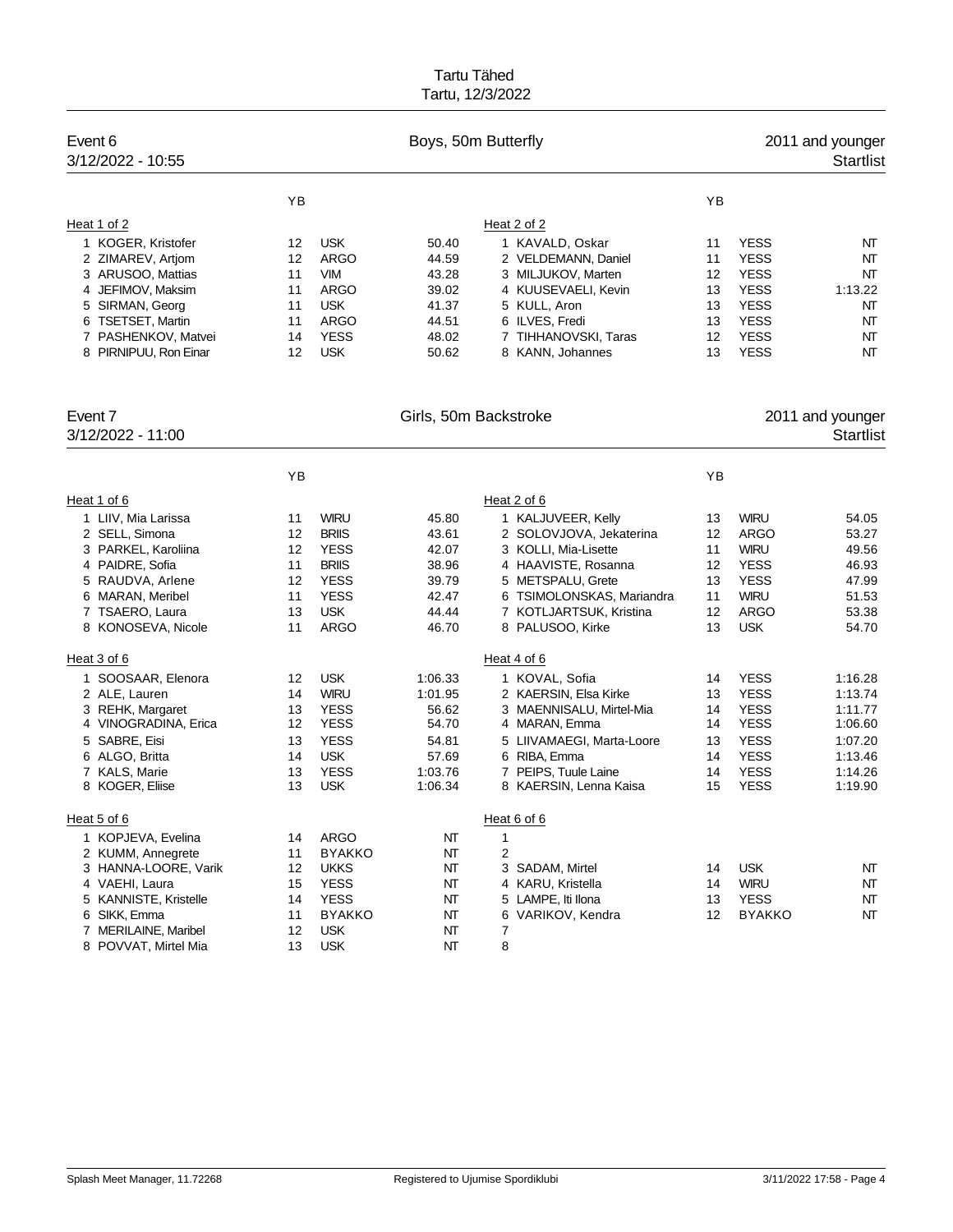| Event 8<br>3/12/2022 - 11:15 |    |               | Boys, 50m Backstroke |                        |    |               | 2011 and younger<br><b>Startlist</b> |
|------------------------------|----|---------------|----------------------|------------------------|----|---------------|--------------------------------------|
|                              | YB |               |                      |                        | YB |               |                                      |
| Heat 1 of 9                  |    |               |                      | Heat 2 of 9            |    |               |                                      |
| 1 TAMMARU, Richard Toomas    | 11 | <b>YESS</b>   | 43.91                | 1 MAETAS, Maerten      | 12 | <b>YESS</b>   | 47.02                                |
| 2 KALJUVEER, Kermo           | 11 | <b>WIRU</b>   | 43.20                | 2 LEPIK, Johannes      | 11 | <b>YESS</b>   | 45.86                                |
| 3 SIRMAN, Georg              | 11 | <b>USK</b>    | 40.88                | 3 PIRNIPUU, Ron Einar  | 12 | <b>USK</b>    | 44.50                                |
| 4 MADDISON, Rasmus           | 11 | <b>USK</b>    | 40.45                | 4 VIIRA, Arthur        | 11 | <b>YESS</b>   | 44.29                                |
| 5 ALLILENDER, Robin          | 11 | <b>YESS</b>   | 40.59                | 5 KOGER, Kristofer     | 12 | <b>USK</b>    | 44.38                                |
| 6 RAUDONEN, Stanislav        | 12 | <b>YESS</b>   | 41.81                | 6 REINSOO, Maru        | 12 | <b>YESS</b>   | 44.93                                |
| 7 TONNISSON, Sebastian       | 11 | <b>USK</b>    | 43.23                | 7 FILATOV, Sergei      | 11 | <b>YESS</b>   | 45.88                                |
| 8 KUTSINSKI, Milan           | 13 | <b>USK</b>    | 44.00                | 8 VELDEMANN, Daniel    | 11 | <b>YESS</b>   | 47.44                                |
| Heat 3 of 9                  |    |               |                      | Heat 4 of 9            |    |               |                                      |
| 1 SELL, Jarek                | 11 | <b>YESS</b>   | 51.01                | 1 ILVES, Fredi         | 13 | <b>YESS</b>   | 56.10                                |
| 2 KOEMETS, Pavel             | 12 | <b>ARGO</b>   | 49.43                | 2 KUUSEVAELI, Kevin    | 13 | <b>YESS</b>   | 54.51                                |
| 3 KAVALD, Oskar              | 11 | <b>YESS</b>   | 48.35                | 3 OTTAS, Marten        | 13 | <b>USK</b>    | 52.62                                |
| 4 RAAK, Robert               | 11 | <b>YESS</b>   | 47.49                | 4 TOOM, Marten         | 11 | <b>USK</b>    | 51.96                                |
| 5 MAEESEPP, Maru             | 11 | <b>YESS</b>   | 47.76                | 5 BAUER, Daniel        | 12 | <b>ARGO</b>   | 52.10                                |
| 6 REHK, Marten               | 12 | <b>YESS</b>   | 48.48                | 6 LIIV, Simon          | 14 | <b>WIRU</b>   | 53.75                                |
| 7 TSUPIN, Marten Roven       | 11 | <b>WIRU</b>   | 49.71                | 7 JOAKIT, Alvar        | 13 | <b>YESS</b>   | 55.43                                |
| 8 PASHENKOV, Matvei          | 14 | <b>YESS</b>   | 51.56                | 8 NOVIKOV, Tormi       | 12 | <b>YESS</b>   | 56.23                                |
| Heat 5 of 9                  |    |               |                      | Heat 6 of 9            |    |               |                                      |
| 1 HANG, Herbert              | 13 | <b>WIRU</b>   | 1:00.13              | 1 KASEMETS, Georg      | 14 | <b>YESS</b>   | 1:03.95                              |
| 2 KASEMETS, Karl             | 13 | <b>YESS</b>   | 58.36                | 2 TAMMISTE, Aleksander | 13 | <b>YESS</b>   | 1:02.81                              |
| 3 KULL, Aron                 | 13 | <b>YESS</b>   | 56.70                | 3 SUIT, Oliver         | 12 | <b>USK</b>    | 1:02.04                              |
| 4 RUEMMEL, Remi              | 13 | <b>YESS</b>   | 56.49                | 4 KANN, Johannes       | 13 | <b>YESS</b>   | 1:01.07                              |
| 5 NAMSING, Jonas             | 12 | <b>YESS</b>   | 56.51                | 5 KAERKKAENEN, Kirill  | 13 | <b>USK</b>    | 1:01.64                              |
| 6 TAAL, Jakob Johannes       | 12 | <b>YESS</b>   | 57.95                | 6 KUEPPER, Eduard      | 11 | <b>ARGO</b>   | 1:02.04                              |
| 7 ROSI, Kaarel               | 12 | <b>YESS</b>   | 58.92                | 7 RAUDONEN, Alexander  | 14 | <b>YESS</b>   | 1:03.10                              |
| 8 KUUSESAAR, Kaspar          | 13 | <b>YESS</b>   | 1:00.47              | 8 PASSENKO, Leonid     | 13 | <b>ARGO</b>   | 1:05.64                              |
| Heat 7 of 9                  |    |               |                      | Heat 8 of 9            |    |               |                                      |
| 1 VERNER, Oleg               | 13 | <b>YESS</b>   | 1:10.72              | 1 GURBA, Jakob         | 12 | <b>USK</b>    | NT                                   |
| 2 MINENKO, Ares              | 13 | <b>YESS</b>   | 1:10.14              | 2 VEERMETS, Maerten    | 13 | <b>USK</b>    | 1:16.48                              |
| 3 KULAK, Dominik             | 14 | <b>USK</b>    | 1:07.60              | 3 LAUMAEE, Marten      | 13 | <b>YESS</b>   | 1:14.90                              |
| 4 ISRAEL, Romet              | 14 | <b>UKKS</b>   | 1:05.66              | 4 KASE, Kristen        | 13 | <b>YESS</b>   | 1:14.03                              |
| 5 VAARD, Tristjan            | 13 | <b>YESS</b>   | 1:07.57              | 5 LIPPING, Sander      | 13 | <b>YESS</b>   | 1:14.69                              |
| 6 TRUMM, Rasmus              | 13 | <b>YESS</b>   | 1:09.41              | 6 PILLER, Teodor       | 13 | <b>YESS</b>   | 1:15.31                              |
| 7 LIIVAMAEE, Karl            | 14 | <b>USK</b>    | 1:10.48              | 7 TUVIKENE, Tristan    | 13 | <b>YESS</b>   | 1:20.86                              |
| 8 SHTAIDA, Daniel            | 13 | <b>YESS</b>   | 1:11.97              | 8 TIIDU, Kermo         | 11 | <b>BYAKKO</b> | NT                                   |
| Heat 9 of 9                  |    |               |                      |                        |    |               |                                      |
| 1 SILM, Axel                 | 11 | <b>BYAKKO</b> | NΤ                   |                        |    |               |                                      |
| 2 KORSAKOV, Ilja             | 13 | <b>YESS</b>   | NT                   |                        |    |               |                                      |
| 3 SELTS, Armin               | 11 | <b>BYAKKO</b> | NΤ                   |                        |    |               |                                      |
| 4 PETTAI, Kennet             | 13 | <b>USK</b>    | NΤ                   |                        |    |               |                                      |
| 5 ZINTSENKO, Miron           | 13 | ARGO          | NΤ                   |                        |    |               |                                      |
| 6 KLIIMAN, Karl Marten       | 12 | <b>USK</b>    | NΤ                   |                        |    |               |                                      |
| 7 KOIKER, Paul Jakob         | 13 | <b>USK</b>    | NT                   |                        |    |               |                                      |
| 8                            |    |               |                      |                        |    |               |                                      |

11:30 Medal ceremony No. 5. Girls, 50m Butterfly

11:30 Medal ceremony No. 6. Boys, 50m Butterfly

11:35 Medal ceremony No. 7. Girls, 50m Backstroke

11:35 Medal ceremony No. 8. Boys, 50m Backstroke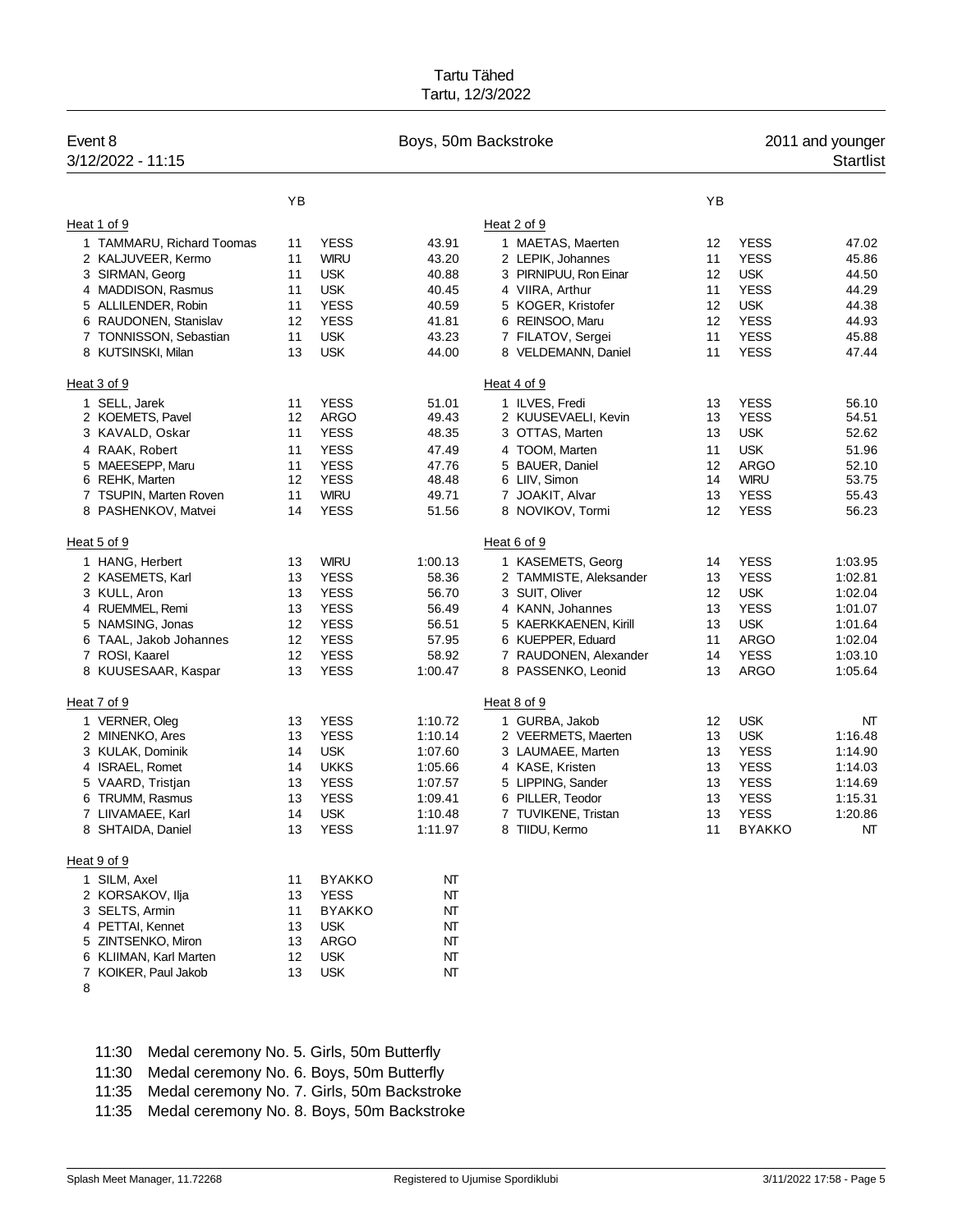| Event 9<br>3/12/2022 - 11:35                                                                                                                           |                                        |                                                                                                    | Girls, 100m Backstroke                                     |                                            |          |                            | 2011 and younger<br><b>Startlist</b> |
|--------------------------------------------------------------------------------------------------------------------------------------------------------|----------------------------------------|----------------------------------------------------------------------------------------------------|------------------------------------------------------------|--------------------------------------------|----------|----------------------------|--------------------------------------|
|                                                                                                                                                        | YB                                     |                                                                                                    |                                                            |                                            | YB       |                            |                                      |
| Heat 1 of 1                                                                                                                                            |                                        |                                                                                                    |                                                            |                                            |          |                            |                                      |
| 1 SAHAKYAN, Sona<br>2 LAMPE, Iti Ilona<br>3 TOOMSALU, Mirtel<br>4 KILK, Lisanna<br>5 SAHAKYAN, Nare<br>6 PAESLANE, Monika<br>7 MERILAINE, Maribel<br>8 | 13<br>13<br>11<br>11<br>11<br>13<br>12 | <b>YESS</b><br><b>YESS</b><br><b>USK</b><br><b>YESS</b><br><b>YESS</b><br><b>USK</b><br><b>USK</b> | NT<br>NT<br>1:39.21<br>1:29.95<br>1:38.01<br>1:44.28<br>NT |                                            |          |                            |                                      |
| Event 10<br>3/12/2022 - 11:40                                                                                                                          |                                        |                                                                                                    | Boys, 100m Backstroke                                      |                                            |          |                            | 2011 and younger<br><b>Startlist</b> |
|                                                                                                                                                        | YB                                     |                                                                                                    |                                                            |                                            | ΥB       |                            |                                      |
| Heat 1 of 2                                                                                                                                            |                                        |                                                                                                    |                                                            | Heat 2 of 2                                |          |                            |                                      |
| 1 FILATOV, Sergei                                                                                                                                      | 11                                     | <b>YESS</b>                                                                                        | 1:47.48                                                    | 1                                          |          |                            |                                      |
| 2 ARUSOO, Mattias                                                                                                                                      | 11                                     | <b>VIM</b>                                                                                         | 1:38.91                                                    | 2                                          |          |                            |                                      |
| 3 KUTSINSKI, Milan                                                                                                                                     | 13                                     | <b>USK</b>                                                                                         | 1:33.86                                                    | 3 SAAL, Konrad                             | 11       | <b>YESS</b>                | NT                                   |
| 4 MADDISON, Rasmus<br>5 SIRMAN, Georg                                                                                                                  | 11<br>11                               | <b>USK</b><br><b>USK</b>                                                                           | 1:25.80<br>1:26.85                                         | 4 TAMMISTE, Aleksander<br>5 KULAK, Dominik | 13<br>14 | <b>YESS</b><br><b>USK</b>  | NT<br>NΤ                             |
| 6 TONNISSON, Sebastian                                                                                                                                 | 11                                     | <b>USK</b>                                                                                         | 1:36.70                                                    | 6 OTTAS, Marten                            | 13       | <b>USK</b>                 | NT                                   |
| 7 REINSOO, Maru<br>8 REPPO, Lennart                                                                                                                    | 12<br>11                               | <b>YESS</b><br><b>YESS</b>                                                                         | 1:46.01<br>NT                                              | 7<br>8                                     |          |                            |                                      |
| Event 11                                                                                                                                               |                                        |                                                                                                    | Girls, 50m Breaststroke                                    |                                            |          |                            | 2011 and younger                     |
| 3/12/2022 - 11:45                                                                                                                                      |                                        |                                                                                                    |                                                            |                                            |          |                            | <b>Startlist</b>                     |
|                                                                                                                                                        | YB                                     |                                                                                                    |                                                            |                                            | ΥB       |                            |                                      |
| Heat 1 of 4                                                                                                                                            |                                        |                                                                                                    |                                                            | Heat 2 of 4                                |          |                            |                                      |
| 1 PARKEL, Karoliina                                                                                                                                    | 12                                     | <b>YESS</b>                                                                                        | 51.00                                                      | 1 KOVAL, Sofia                             | 14       | <b>YESS</b>                | NΤ                                   |
| 2 ALGO, Marii                                                                                                                                          | 12                                     | <b>USK</b>                                                                                         | 48.80                                                      | 2 KOZLOVA, Cathalina                       | 12       | <b>YESS</b>                | 1:00.40                              |
| 3 ALL, Annabel<br>4 PAIDRE, Sofia                                                                                                                      | 11<br>11                               | <b>YESS</b><br><b>BRIIS</b>                                                                        | 46.35<br>39.25                                             | 3 VAELJAMAEE, Liis<br>4 SELL, Simona       | 11<br>12 | <b>USK</b><br><b>BRIIS</b> | 55.80<br>53.73                       |
| 5 MARAN, Meribel                                                                                                                                       | 11                                     | <b>YESS</b>                                                                                        | 44.04                                                      | 5 VINOGRADINA, Erica                       | 12       | <b>YESS</b>                | 54.93                                |
| 6 KONT, Katriin                                                                                                                                        | 12                                     | <b>YESS</b>                                                                                        | 48.26                                                      | 6 KONOSEVA, Nicole                         | 11       | <b>ARGO</b>                | 58.45                                |
| 7 SAHAKYAN, Nare<br>8 PAESLANE, Monika                                                                                                                 | 11<br>13                               | <b>YESS</b><br><b>USK</b>                                                                          | 50.64<br>51.17                                             | 7 TSAERO, Laura<br>8 HANNA-LOORE, Varik    | 13<br>12 | <b>USK</b><br><b>UKKS</b>  | 1:03.64<br>NΤ                        |
| Heat 3 of 4                                                                                                                                            |                                        |                                                                                                    |                                                            | Heat 4 of 4                                |          |                            |                                      |
| 1 SIKK, Emma                                                                                                                                           | 11                                     | <b>BYAKKO</b>                                                                                      | NΤ                                                         | 1                                          |          |                            |                                      |
| 2 SAHAKYAN, Sona                                                                                                                                       | 13                                     | <b>YESS</b>                                                                                        | NΤ                                                         | 2                                          |          |                            |                                      |
| 3 HAAVISTE, Rosanna                                                                                                                                    | 12                                     | <b>YESS</b>                                                                                        | NΤ                                                         | 3 KALS, Marie                              | 13       | <b>YESS</b>                | NΤ                                   |
| 4 HUSSAR, Saara<br>5 VARIKOV, Kendra                                                                                                                   | 13<br>12                               | <b>YESS</b><br><b>BYAKKO</b>                                                                       | NΤ<br>NΤ                                                   | 4 SAAL, Saskia<br>5 ALGO, Britta           | 12<br>14 | <b>YESS</b><br><b>USK</b>  | NΤ<br>NΤ                             |
| 6 POVVAT, Mirtel Mia                                                                                                                                   | 13                                     | <b>USK</b>                                                                                         | NΤ                                                         | 6                                          |          |                            |                                      |
| 7 SOOSAAR, Elenora                                                                                                                                     | 12                                     | <b>USK</b>                                                                                         | NΤ                                                         | 7                                          |          |                            |                                      |
| 8                                                                                                                                                      |                                        |                                                                                                    |                                                            | 8                                          |          |                            |                                      |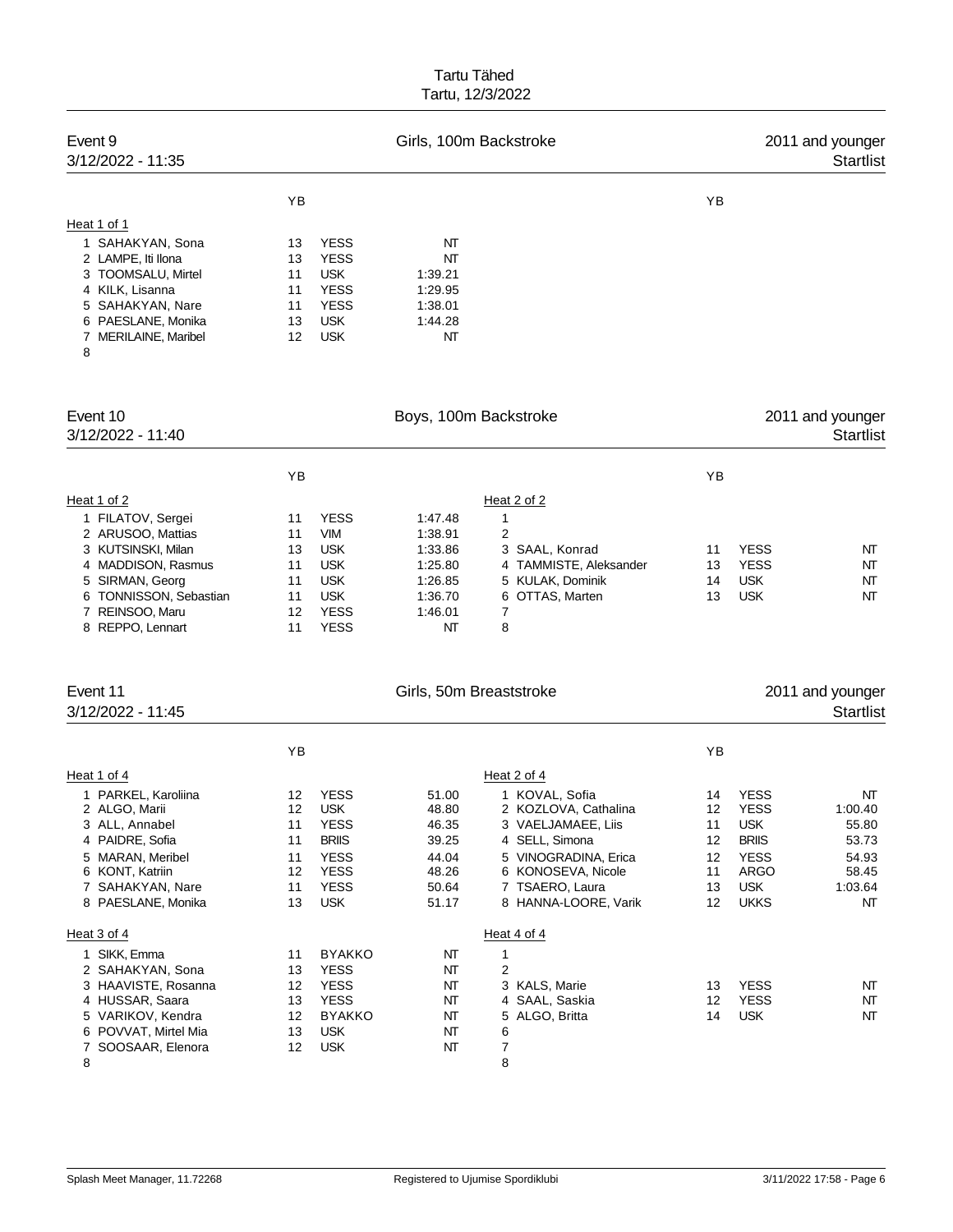| Event 12<br>3/12/2022 - 11:50 |                   |               | 2011 and younger<br><b>Startlist</b> |                           |    |               |         |
|-------------------------------|-------------------|---------------|--------------------------------------|---------------------------|----|---------------|---------|
|                               | YB                |               |                                      |                           | YB |               |         |
| Heat 1 of 5                   |                   |               |                                      | Heat 2 of 5               |    |               |         |
| 1 ZIMAREV, Artjom             | 12                | <b>ARGO</b>   | 53.70                                | 1 RAUDONEN, Stanislav     | 12 | <b>YESS</b>   | 1:02.52 |
| 2 KOGER, Kristofer            | $12 \overline{ }$ | <b>USK</b>    | 51.32                                | 2 TOOM, Marten            | 11 | <b>USK</b>    | 57.55   |
| 3 ALLILENDER, Robin           | 11                | <b>YESS</b>   | 48.16                                | 3 TAMMARU, Richard Toomas | 11 | <b>YESS</b>   | 56.44   |
| 4 POPOVITS, Anton             | 11                | <b>ARGO</b>   | 45.67                                | 4 PAERN, Mairold          | 11 | <b>YESS</b>   | 55.81   |
| 5 MAEESEPP, Maru              | 11                | <b>YESS</b>   | 46.46                                | 5 KESPERI, Richard        | 12 | <b>USK</b>    | 56.39   |
| 6 ABRAS, Paertel              | 11                | <b>USK</b>    | 50.33                                | 6 FILATOV, Sergei         | 11 | <b>YESS</b>   | 56.50   |
| 7 REPPO, Lennart              | 11                | <b>YESS</b>   | 53.08                                | 7 PIRNIPUU, Ron Einar     | 12 | <b>USK</b>    | 1:00.26 |
| 8 KLIIMAN, Karl Marten        | $12 \overline{ }$ | <b>USK</b>    | 54.60                                | 8 TIHHANOVSKI, Taras      | 12 | <b>YESS</b>   | 1:04.08 |
| Heat 3 of 5                   |                   |               |                                      | Heat 4 of 5               |    |               |         |
| 1 KORSAKOV, Ilja              | 13                | <b>YESS</b>   | NΤ                                   | 1 LAUMAEE, Marten         | 13 | <b>YESS</b>   | NT      |
| 2 NOVIKOV, Tormi              | 12                | <b>YESS</b>   | NT                                   | 2 PILLER, Teodor          | 13 | <b>YESS</b>   | NT      |
| 3 MILJUKOV, Marten            | 12                | <b>YESS</b>   | 1:15.80                              | 3 MINENKO, Ares           | 13 | <b>YESS</b>   | NT      |
| RAUDONEN, Alexander           | 14                | <b>YESS</b>   | 1:10.90                              | 4 TIIDU, Kermo            | 11 | <b>BYAKKO</b> | NT      |
| 5 LIIVAMAEE, Karl             | 14                | <b>USK</b>    | 1:15.08                              | 5 SELTS, Armin            | 11 | <b>BYAKKO</b> | NT      |
| 6 KAERKKAENEN, Kirill         | 13                | <b>USK</b>    | NT                                   | 6 KUUSESAAR, Kaspar       | 13 | <b>YESS</b>   | NT      |
| 7 VIIRA, Arthur               | 11                | <b>YESS</b>   | NT                                   | 7 SHTAIDA, Daniel         | 13 | <b>YESS</b>   | NT      |
| 8 SAAL, Konrad                | 11                | <b>YESS</b>   | NT                                   | 8 ROSI, Laur              | 12 | <b>YESS</b>   | NT      |
| Heat 5 of 5                   |                   |               |                                      |                           |    |               |         |
| 1                             |                   |               |                                      |                           |    |               |         |
| 2 LEPIK, Johannes             | 11                | <b>YESS</b>   | NT                                   |                           |    |               |         |
| 3 VAARD, Tristjan             | 13                | <b>YESS</b>   | NT                                   |                           |    |               |         |
| 4 KALM, Simon                 | 12                | <b>YESS</b>   | NT                                   |                           |    |               |         |
| 5 SELL, Jarek                 | 11                | <b>YESS</b>   | NΤ                                   |                           |    |               |         |
| 6 SILM, Axel                  | 11                | <b>BYAKKO</b> | NT                                   |                           |    |               |         |
| 7 NAMSING, Jonas              | $12 \overline{ }$ | <b>YESS</b>   | NT                                   |                           |    |               |         |
|                               |                   |               |                                      |                           |    |               |         |

| ٧      |   |  |
|--------|---|--|
|        |   |  |
| I<br>I | ٠ |  |

| 12:00 Medal ceremony No. 9. Girls, 100m Backstroke |
|----------------------------------------------------|
| 12:00 Medal ceremony No. 10. Boys, 100m Backstroke |

12:05 Medal ceremony No. 11. Girls, 50m Breaststroke

12:05 Medal ceremony No. 12. Boys, 50m Breaststroke

| Event 13<br>3/12/2022 - 12:10 |    |              | Girls, 100m Medley | 2011 and younger<br><b>Startlist</b> |    |             |    |
|-------------------------------|----|--------------|--------------------|--------------------------------------|----|-------------|----|
|                               | YB |              |                    |                                      | YB |             |    |
| Heat 1 of 2                   |    |              |                    | Heat 2 of 2                          |    |             |    |
| 1 ALGO, Britta                | 14 | <b>USK</b>   | NΤ                 |                                      |    |             |    |
| 2 ALGO, Marii                 | 12 | <b>USK</b>   | 1:41.11            | 2                                    |    |             |    |
| 3 ALL, Annabel                | 11 | <b>YESS</b>  | 1:33.87            | 3 SAAL, Saskia                       | 12 | <b>YESS</b> | NT |
| 4 PAIDRE, Sofia               | 11 | <b>BRIIS</b> | 1:21.61            | 4 KONT, Katriin                      | 12 | <b>YESS</b> | NT |
| 5 VAELJAMAEE, Liis            | 11 | <b>USK</b>   | 1:33.02            | 5 SADAM, Mirtel                      | 14 | <b>USK</b>  | NT |
| 6 RAUDVA, Arlene              | 12 | <b>YESS</b>  | 1:38.03            | 6 TSAERO, Laura                      | 13 | <b>USK</b>  | NT |
| 7 TOOMSALU, Mirtel            | 11 | <b>USK</b>   | 1:42.87            | 7                                    |    |             |    |
| 8 LAMPE. Iti Ilona            | 13 | <b>YESS</b>  | NΤ                 | 8                                    |    |             |    |